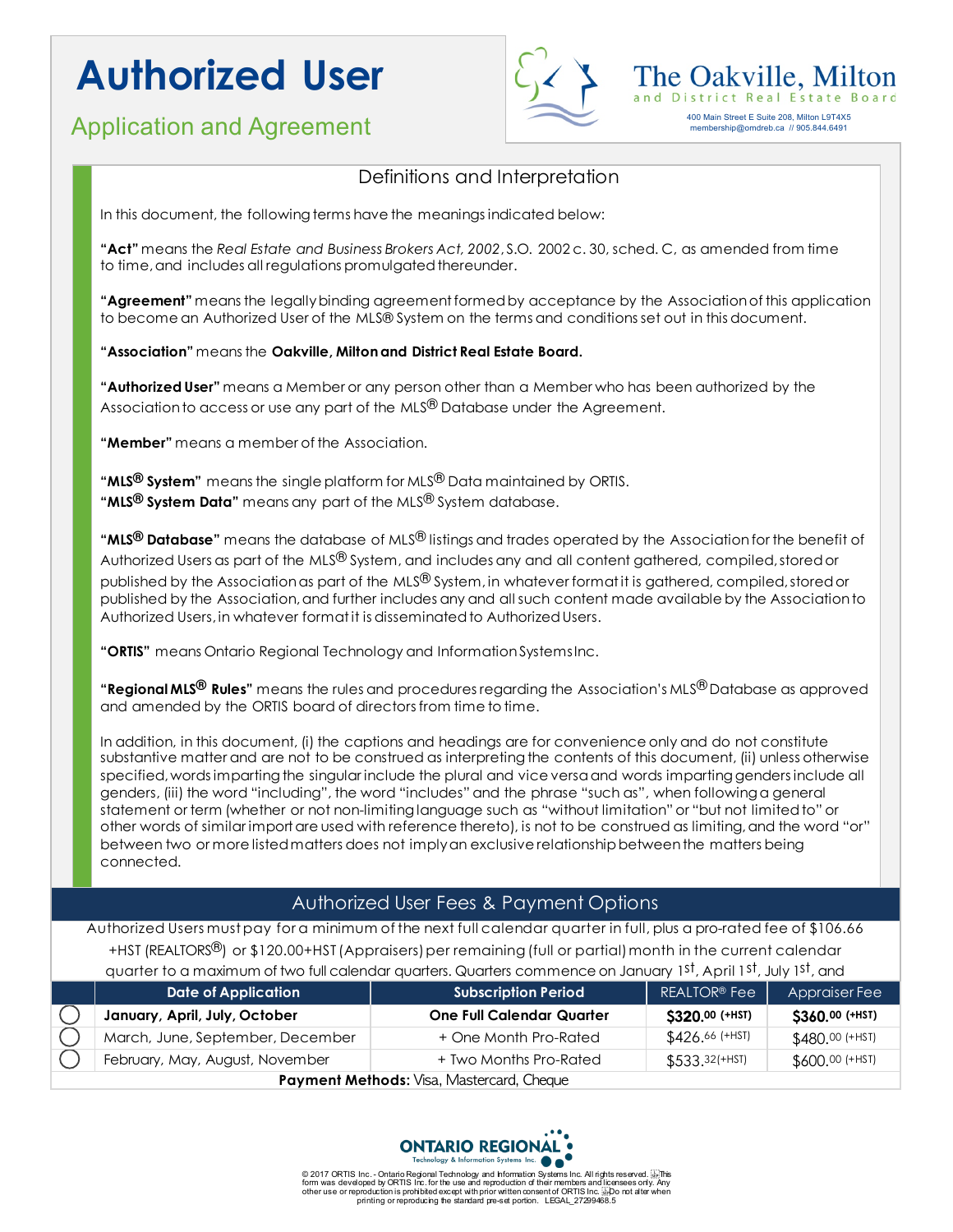## **Authorized User**

Application and Agreement 400 Main Street E Suite 208, Milton L9T4X5



The Oakville, Milton membership@omdreb.ca // 905.844.6491

|    | In making this application to become an Authorized User, I understand and agree that:                                                                                                                                                                                                                                                                                                                                                                                                                                                                                                                                                                                                                                                                                                                                                                                                                                                                                                                                                                                                                                                                                                                                                                                                                                                                                                                                                                                                                                                                                                                                                                                                                                                                                                                              |                 |
|----|--------------------------------------------------------------------------------------------------------------------------------------------------------------------------------------------------------------------------------------------------------------------------------------------------------------------------------------------------------------------------------------------------------------------------------------------------------------------------------------------------------------------------------------------------------------------------------------------------------------------------------------------------------------------------------------------------------------------------------------------------------------------------------------------------------------------------------------------------------------------------------------------------------------------------------------------------------------------------------------------------------------------------------------------------------------------------------------------------------------------------------------------------------------------------------------------------------------------------------------------------------------------------------------------------------------------------------------------------------------------------------------------------------------------------------------------------------------------------------------------------------------------------------------------------------------------------------------------------------------------------------------------------------------------------------------------------------------------------------------------------------------------------------------------------------------------|-----------------|
| 01 | This is my offer to become an Authorized User based on the information and representations<br>and warranties that I have provided in this form; the Association will consider my application<br>and, if accepted by the Association, I will be designated an "Authorized User" hereunder and<br>granted access to the MLS $^{\circledR}$ System and the MLS $^{\circledR}$ Database on the terms set out in the<br>Agreement. The Association is under no obligation to accept my offer to become an<br>Authorized User and only on acceptance by the Association, signified by a counter-signature<br>on the last page of this form by an authorized representative of the Association, shall this<br>become a binding contract between me and the Association.                                                                                                                                                                                                                                                                                                                                                                                                                                                                                                                                                                                                                                                                                                                                                                                                                                                                                                                                                                                                                                                   | Initials        |
| 02 | In making this application to the Association to become an Authorized User, I understand and<br>agree that the information that I have provided is accurate, current, and truthful and that<br>providing false or incomplete information will be sufficient grounds to refuse this application or<br>terminate the contract formed by acceptance of this application by the Association and<br>terminate the Authorized User privileges if already granted.                                                                                                                                                                                                                                                                                                                                                                                                                                                                                                                                                                                                                                                                                                                                                                                                                                                                                                                                                                                                                                                                                                                                                                                                                                                                                                                                                        | <b>Initials</b> |
| 03 | I represent and warrant to the Association and understand that the Association is relying on the<br>accuracy and truthfulness of such representations and warranties when considering my<br>application to become an Authorized User and entry in to this Agreement with me that: (i)<br>there are no amounts of money owed by me to the Association that have not been paid, (ii)<br>there are no penalties assessed against me by the Association that have not been fulfilled; (iii) I<br>am a member in good standing of another real estate board or association in the province of<br>Ontario, the Appraisal Institute of Canada, or the Canadian National Association of Real Estate<br>Appraisers and (iv) I am in good standing of all real estate boards or associations of which I am<br>a member.                                                                                                                                                                                                                                                                                                                                                                                                                                                                                                                                                                                                                                                                                                                                                                                                                                                                                                                                                                                                      | <b>Initials</b> |
|    | If the Association accepts this application to become an Authorized User, the contract formed<br>thereby shall be governed by, and will at all times be construed in accordance with, the laws<br>in force in the province of Ontario and the laws of Canada applicable therein, without<br>reference to its conflict of laws principles. Moreover, if any provision of the resulting Agreement<br>is determined to be invalid or unenforceable in whole or in part, such invalidity or<br>unenforceability will attach only to such provision or part thereof and the remaining part of<br>such provision and all other provisions hereof will continue in full force and effect and the<br>Association's failure to insist upon or enforce strict performance of any provision of this<br>Agreement will not be construed as a waiver of any provision or right; neither the course of<br>conduct between you and the Association nor trade practice shall act to modify any provision<br>of this Agreement. The Association's rights, powers and remedies in this Agreement, including<br>without limitation the right to suspend, restrict or terminate your access to any portion of the<br>MLS <sup>®</sup> Database, are cumulative and in addition to and not in substitution for any right, power<br>or remedy that may be available to the Association at law or in equity. You will not assign this<br>Agreement to any person and any purported assignment is invalid. Lastly, this Agreement<br>constitutes the entire agreement between the Association and you with respect to the matters<br>referred to in this Agreement and supersedes all prior and contemporaneous agreements and<br>understandings, whether electronic, oral or written, between us and you with respect to such<br>matters. | <b>Initials</b> |
|    | The MLS® Database are protected by copyright laws and are licensed products for the<br>exclusive access to and use of Members and Authorized Users. Any unauthorized access to or<br>use of the MLS® Database or the MLS® System data is prohibited.                                                                                                                                                                                                                                                                                                                                                                                                                                                                                                                                                                                                                                                                                                                                                                                                                                                                                                                                                                                                                                                                                                                                                                                                                                                                                                                                                                                                                                                                                                                                                               | <b>Initials</b> |



© 2017 ORTIS Inc. - Ontario Regional Technology and Information Systems Inc. All rights reserved. پیاچ⊺ris<br>form was developed by ORTIS Inc. for the use and reproduction of their members and licensees orly. Any<br>other use o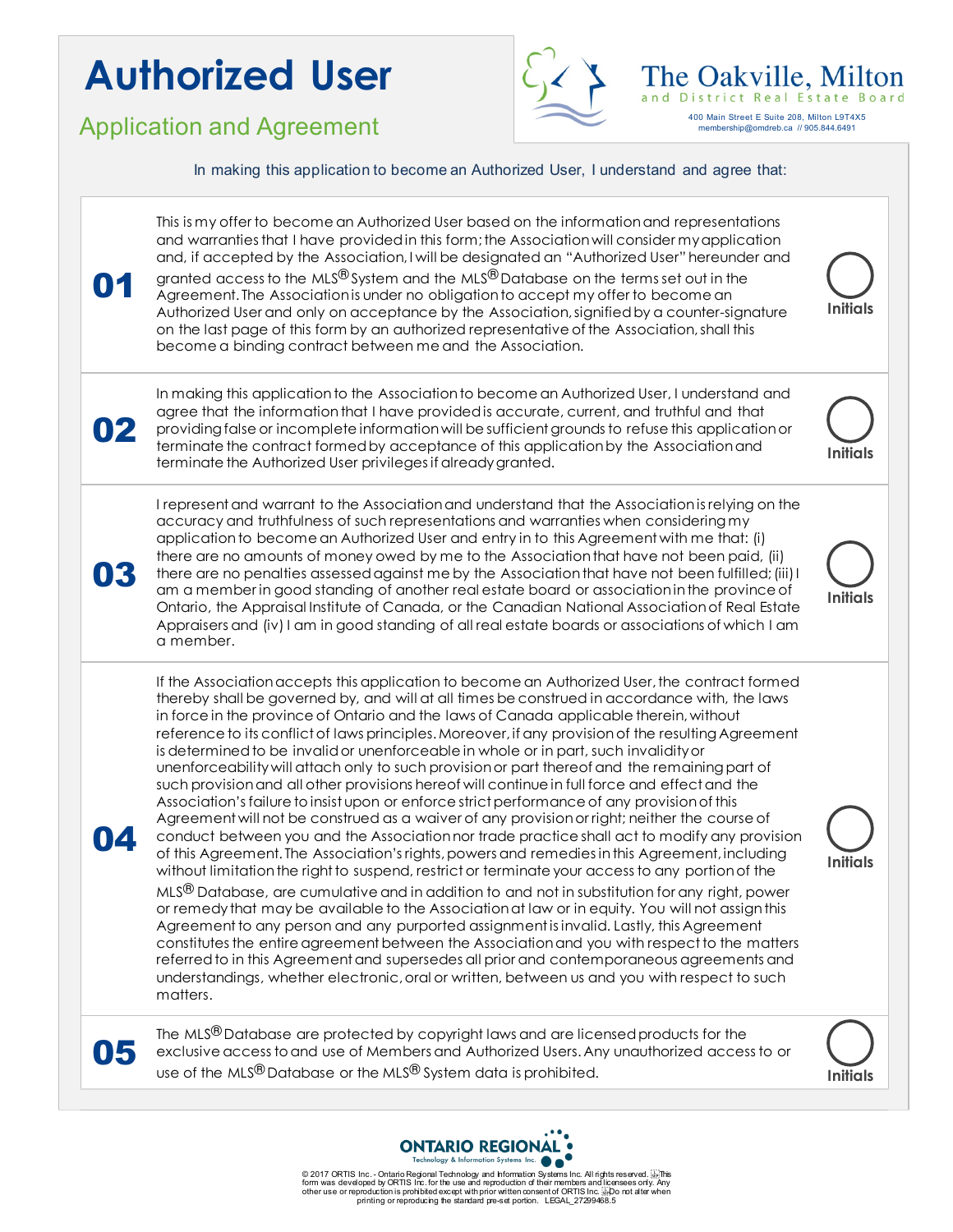| 06 | The MLS® Database and the MLS® System Data is confidential and shall not be sold or<br>distributed to unauthorized persons or used in any unauthorized manner. MLS® System Data is<br>subject to privacy legislation, is confidential, and is provided only to assist Authorized Users in<br>preparing presentations for and representing their clients or a specifically identified customer in<br>a trade.                                                                                                                                                                                                                                                                                                                                                                                                                                                                                                                                                                                                                                                                                               | Initials        |
|----|------------------------------------------------------------------------------------------------------------------------------------------------------------------------------------------------------------------------------------------------------------------------------------------------------------------------------------------------------------------------------------------------------------------------------------------------------------------------------------------------------------------------------------------------------------------------------------------------------------------------------------------------------------------------------------------------------------------------------------------------------------------------------------------------------------------------------------------------------------------------------------------------------------------------------------------------------------------------------------------------------------------------------------------------------------------------------------------------------------|-----------------|
|    | Authorized Users are not authorized to use the MLS® Database and the MLS® System Data for<br>the purpose of populating another listing service or other database; and/or alter, modify or<br>reformat the MLS® System data in any way whatsoever.                                                                                                                                                                                                                                                                                                                                                                                                                                                                                                                                                                                                                                                                                                                                                                                                                                                          | <b>Initials</b> |
| 08 | Authorized use of the MLS® Database is not transferable to any person for any reason.<br>Authorized Users shall not extend access to, or use of the MLS® System to anyone not<br>specifically authorized by the Association.                                                                                                                                                                                                                                                                                                                                                                                                                                                                                                                                                                                                                                                                                                                                                                                                                                                                               | <b>Initials</b> |
| 09 | MLS® System access codes are issued for the individual's sole and exclusive use and shall only<br>be used by the Authorized Users to which they are assigned. The sale, distribution or disclosure<br>of access codes to any unauthorized user or the use of such access codes for any other<br>purpose is prohibited.                                                                                                                                                                                                                                                                                                                                                                                                                                                                                                                                                                                                                                                                                                                                                                                     | <b>Initials</b> |
| 10 | I hereby promise to comply with, observe, and be bound by the Regional MLS® Rules, any<br>policies relating to the MLS® System as they may exist from time to time; and all restrictions,<br>copyright notice or other limitations of access to and use of the MLS® Database and the MLS®<br>System.                                                                                                                                                                                                                                                                                                                                                                                                                                                                                                                                                                                                                                                                                                                                                                                                       | <b>Initials</b> |
|    | If I am a registrant under the Act, I acknowledge that I must notify the Association by 11:59<br>p.m. of the business day following the time that Real Estate Council of Ontario terminates my<br>registration, or it is suspended, or revoked. I also acknowledge that I must notify the<br>Association promptly of any change related to my status as a registrant under the Act<br>(Ontario); and/or any other change to the information provided to the Association of this<br>application, or otherwise.<br>If I am a member of the Appraisal Institute of Canada (AIC) or the Canadian National<br>Association of Real Estate Appraisers (CNAREA), I acknowledge that I must notify the<br>Association by no later than 11:59 p.m. the business day following the time that the AIC or<br>CNAREA terminates my membership, or it is suspended, or revoked. I also acknowledge that I<br>must notify the Association promptly of any change related to my status in the AIC or CNAREA<br>and/or any other change to the information provided to the Association on this application, or<br>otherwise. | <b>Initials</b> |
| 12 | The minimum term of this Agreement will be one full calendar quarter plus any remaining<br>portion of the current quarter. Fees will not be pro-rated for any periodless than the minimum<br>term and no portion of the fee is refundable after this application to become an Authorized<br>User has been accepted by the Association and a binding Agreement has thereby been<br>formed. Unless otherwise terminated in accordance with this Agreement, the term shall<br>automatically renew from calendar quarter to calendar quarter. I will pay the fees set out<br>under the heading "Subscriber Fees" below when invoiced by the Association and<br>acknowledge that such fees may change from time to time during the course of the term.                                                                                                                                                                                                                                                                                                                                                          | <b>Initials</b> |
| 13 | I acknowledge that I will not be granted access codes until full payment for all applicable fees<br>is received by the Association. All fees are subject to applicable taxes. Fees may change<br>without notice; prepaid amounts will be subject to any increase or decrease in fees or costs as<br>determined by the Association from time to time.                                                                                                                                                                                                                                                                                                                                                                                                                                                                                                                                                                                                                                                                                                                                                       | <b>Initials</b> |
|    | I acknowledge that the Association reserves the right to amended this Agreement during the<br>course of the term and the Association may require a new Authorized User application to be<br>submitted at any time.                                                                                                                                                                                                                                                                                                                                                                                                                                                                                                                                                                                                                                                                                                                                                                                                                                                                                         | <b>Initials</b> |
| 15 | I acknowledge that the Association reserves the right to terminate my access codes and/or<br>access programs, without notice, in the event of any unauthorized use of, and/or granting<br>unauthorized access to, the MLS® Database, the MLS® System or any other breaches of the<br>provisions of this Agreement.                                                                                                                                                                                                                                                                                                                                                                                                                                                                                                                                                                                                                                                                                                                                                                                         | Initials        |



© 2017 ORTIS Inc. - Ontario Regional Technology and Information Systems Inc. All rights reserved. پاچ⊺ris<br>form was developed by ORTIS Inc. for the use and reproduction of their members and licensees orly. Any<br>other use or